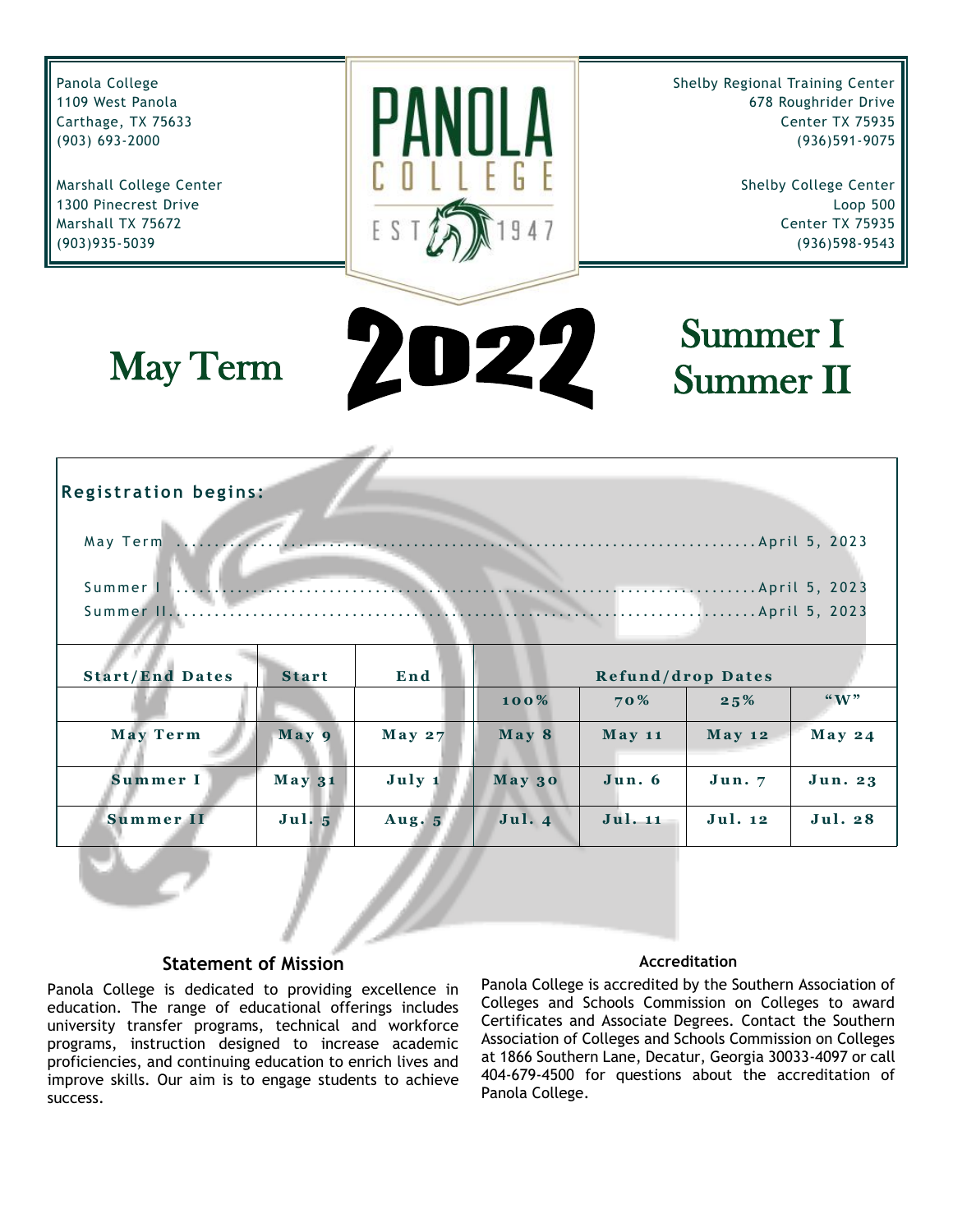*Alternate Operations During Campus Closure: During an emergency, or announced campus closure due to a natural disaster, pandemic, or other emergency situations, it may be necessary for Panola College to move to altered operations. During this time, Panola College may opt to continue delivery of instruction through methods that include, but are not limited to: online learning management system (CANVAS), online conferencing, email messaging, and/or an alternate schedule. It is the responsibility of the student to monitor Panola College's website [\(www.panola.edu\)](http://www.panola.edu/)* for instructions about continuing courses remotely, CANVAS for *each class for course-specific communication, and Panola College email for important general information.*

# May Term 2022

| April<br>6 | Registration for May Term 2022 Opens    |
|------------|-----------------------------------------|
| May        |                                         |
| 8          | Online Registration for May Term ends   |
| 8          | Last Day to receive 100% Refund         |
| 9          | May Term 2022 Classes Begin             |
| 10         | <b>Official Reporting Date</b>          |
| 11         | Last Day to receive 70% Refund          |
| 12         | Last Day to receive 25% Refund          |
| 24         | Last Day to Withdraw with "W"           |
| 27         | May Term 2022 Ends                      |
| 30         | Holiday: Memorial Day                   |
| 31         | 5:00 pm Semester grades become official |
|            |                                         |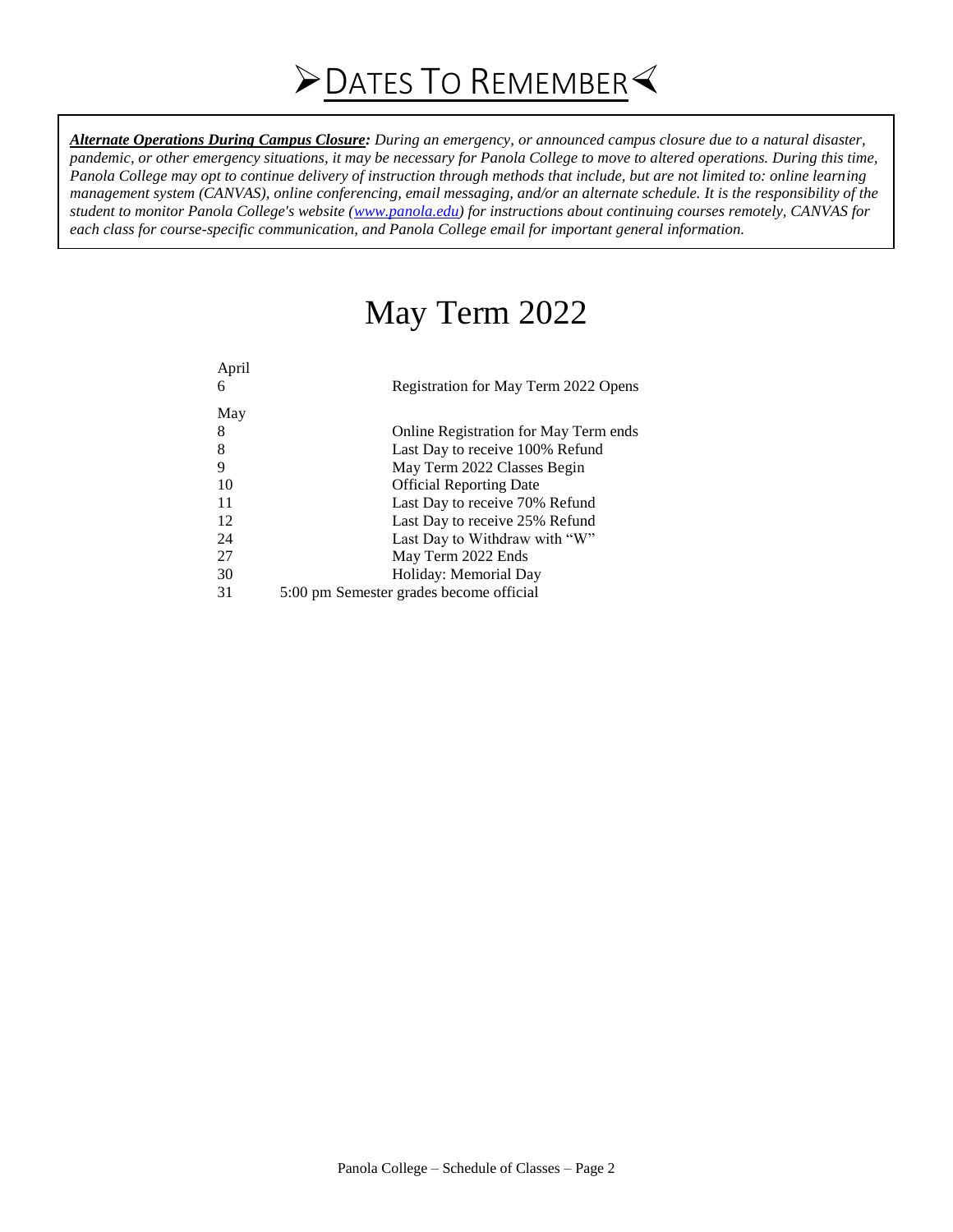# Summer I 2022

| April          |                                                                  |
|----------------|------------------------------------------------------------------|
| 6              | Registration for Summer I 2022 Opens                             |
| May            |                                                                  |
| 30             | Holiday: Memorial Day                                            |
| 30             | Online Registration for Summer I ends                            |
| 30             | Last Day to receive 100% Refund                                  |
| 31             | Summer I 2022 Classes Begin                                      |
|                | Late Registration/Schedule Changes – All Campus Sites (\$30 Fee) |
| June           |                                                                  |
| 3              | <b>Official Reporting Date</b>                                   |
| 6              | Last Day to receive 70% Refund                                   |
| 7              | Last Day to receive 25% Refund                                   |
| 20             | Holiday: Juneteenth                                              |
| 23             | Last Day to Withdraw with "W"                                    |
| July           |                                                                  |
| -1             | Summer I 2022 Ends                                               |
| $\overline{4}$ | Holiday: Independence Day                                        |
| 6              | 5:00 pm Semester grades become official                          |

Non-payment/Void Dates: May 20 & May 27

Face-to-Face Classes held Monday – Thursday, 130 minute class session – exception for Friday, July 1, 2021

# Summer II 2022

| April  |                                                                  |
|--------|------------------------------------------------------------------|
| 6      | Registration for Summer II 2022 Opens                            |
| July   |                                                                  |
| 4      | Holiday: Independence Day                                        |
| 4      | Online Registration for Summer II ends                           |
| 4      | Last Day to receive 100% Refund                                  |
| 5      | Summer II 2022 Classes Begin                                     |
|        | Late Registration/Schedule Changes - All Campus Sites (\$30 Fee) |
| 8      | <b>Official Reporting Date</b>                                   |
| 11     | Last Day to receive 70% Refund                                   |
| 12     | Last Day to receive 25% Refund                                   |
| 28     | Last Day to Withdraw with "W"                                    |
| August |                                                                  |
| 5      | Summer II 2022 Ends                                              |
| 9      | 5:00 pm Semester grades become official                          |

Non-payment/Void Dates: June 24 & July 1

Face-to-Face Classes held Monday – Thursday, 130 minute class session – exception for Friday, August 5, 2021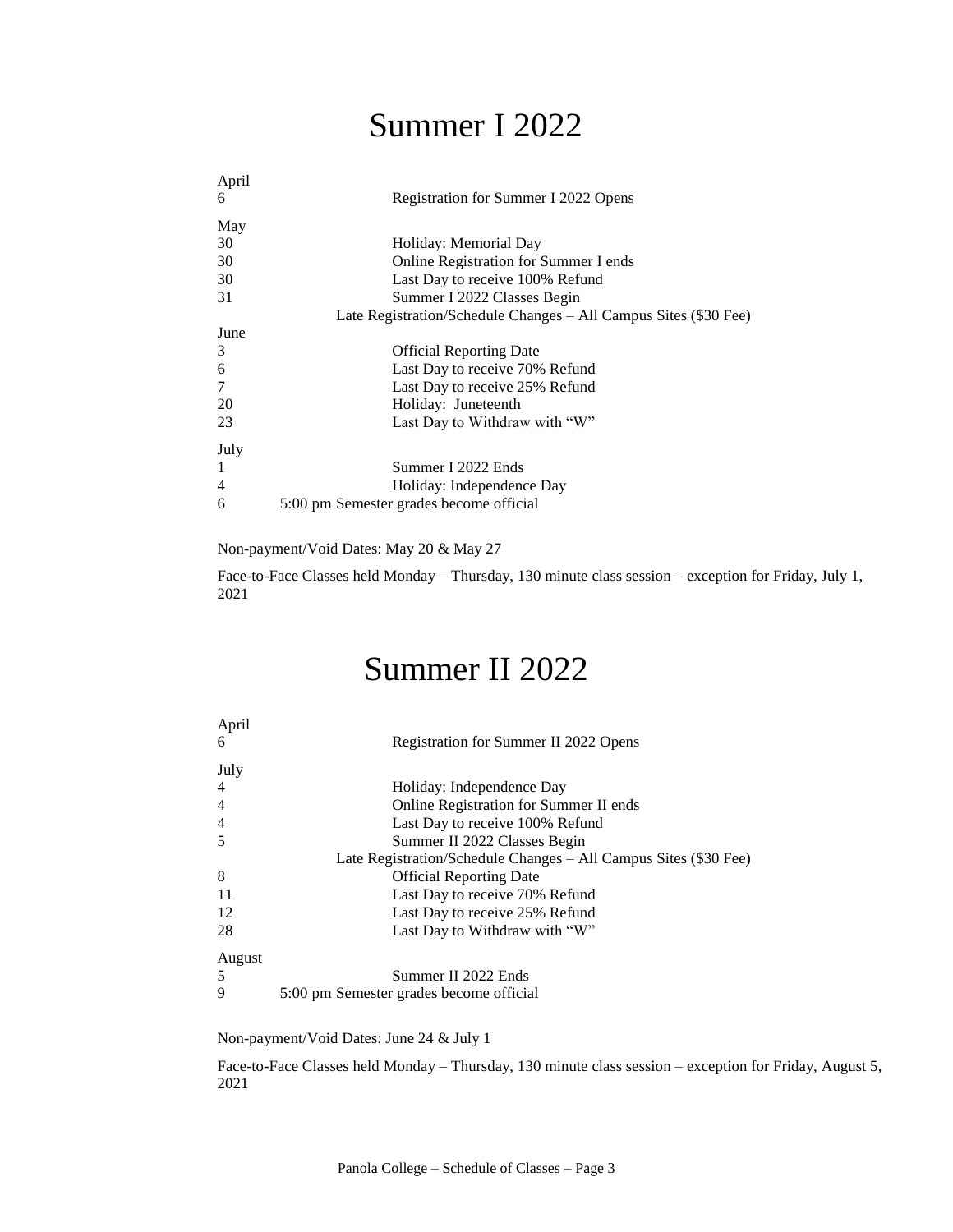### **SERVICES FOR STUDENTS WITH DISABILITIES**



The Disabled Student Services (DSS) Office at Panola College coordinates support services and equipment for Panola College students with temporary or permanent disabilities. Reasonable accommodations and support services will be provided for students with documented disabilities. Students seeking help should meet with the DSS Coordinator whose office is located in Student Services or call 903-693-2046.

### NON - **PAYMENT**

#### **Non – Payment Void Dates:**

Registration is **NOT COMPLETE** until the student is cleared by the Business Office. You may pay in full at the Panola College Business office or online in Campus Connect. **Refer to each semester calendar for void dates.**

#### **Returned Checks**

All returned checks will result in a \$30 charge. Insufficient checks must be settled in the Business Office within ten (10) days of notice to avoid further collections actions.

#### Unpaid Balances

Unpaid balances may be tuned over to a collection agency. Any collection fees will be the responsibility of the student.

| <b>IMPORTANT CAMPUS TELEPHONE NUMBERS</b> |                                               |  |  |  |  |  |  |  |
|-------------------------------------------|-----------------------------------------------|--|--|--|--|--|--|--|
| Admissions/Records Office 903-693-2038    |                                               |  |  |  |  |  |  |  |
| Business Office903-693-2082               |                                               |  |  |  |  |  |  |  |
| Campus Police903-693-1112                 |                                               |  |  |  |  |  |  |  |
| Alternate Campus Police #'s 1111 or 1114  | Marshall College Center  903-935-5039         |  |  |  |  |  |  |  |
| College Store 903-693-2019                | Office of the President  903-693-1142         |  |  |  |  |  |  |  |
| Continuing Education903-693-2067          | Shelby College Center  936-598-9543           |  |  |  |  |  |  |  |
| Testing 903-693-2036                      | Shelby Regional Training Center  936-591-9075 |  |  |  |  |  |  |  |
| Disability Services 903-693-2046          | Student Success Center  903-693-2048          |  |  |  |  |  |  |  |
| Distance Education 903-693-2004           |                                               |  |  |  |  |  |  |  |
| Division of Applied Studies 903-693-1186  | V.P. of Student Services 903-693-2048         |  |  |  |  |  |  |  |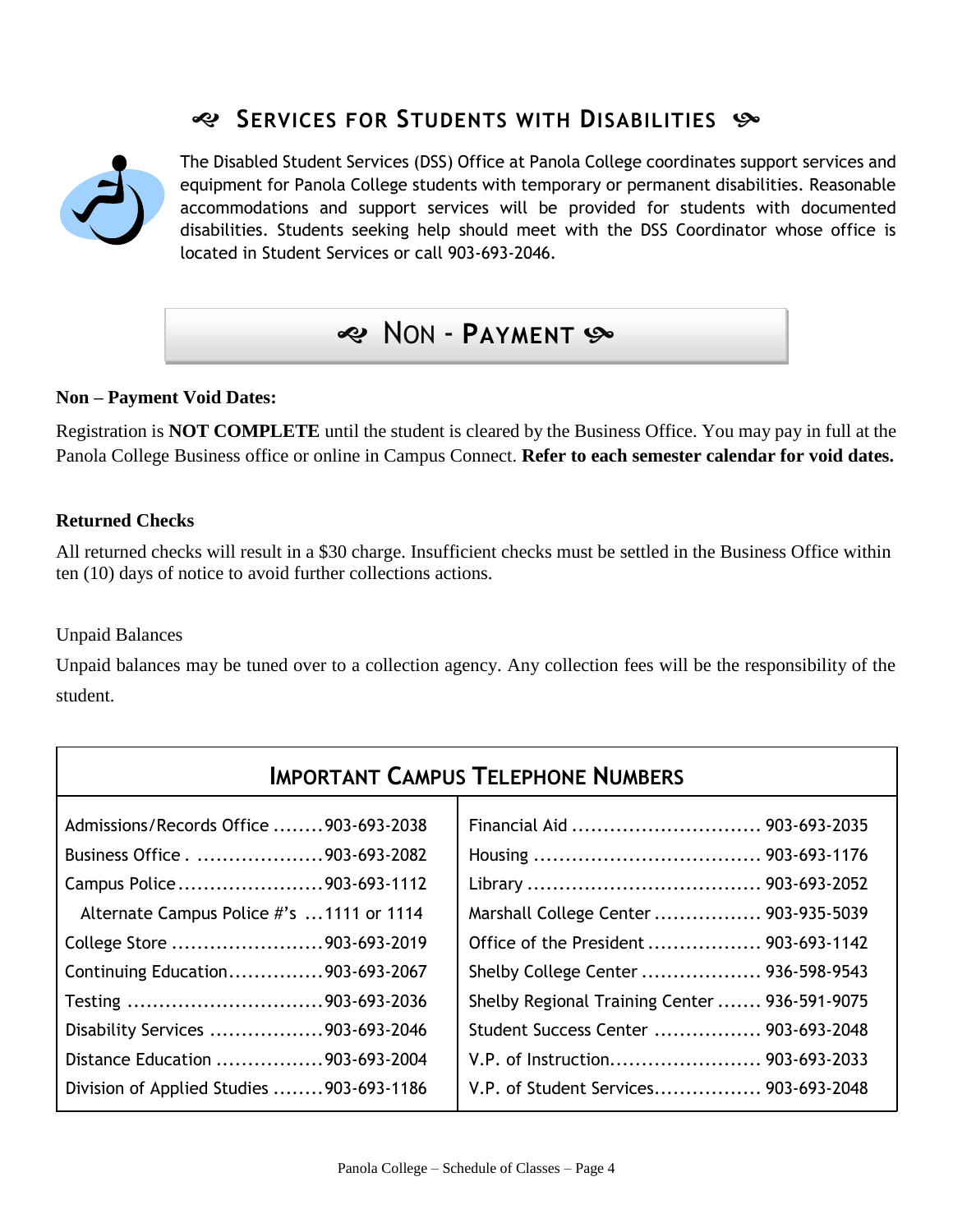### **ADMISSION REQUIREMENTS**

- 1. Provide the TSIA2 Assessment scores or present proof of exemption from TSI. \* Panola College's Carthage campus is an official test site for TSIA2 Assessment and ACT. For more information about testing dates and times, please contact the Student Success Center at (903) 693-2036 or (903) 693- 2046
- **2.** Arrange for **high school transcript, GED scores, and college transcripts** to be sent to the Admissions/Records Office. Students are responsible for requesting their official records from the issuing institution.
- **3. Complete an application** for admission or submit an Apply Texas Application at http://www.panola.edu.
- **4.** Return all admissions documents to the Admissions/Records Office. Refer to chart below for specifics.
- **5.** Correspondence regarding admissions should be addressed to: Admissions/Records Office, 1109 W Panola, Carthage, TX 75633.

Assessment scores are used for placement in courses, but are not used to deny admission to the college.

| <b>CLASSIFICATION</b>                                                                                              | <b>REQUIREMENTS</b>                                                                                                                                                                                                                                                                                                             |
|--------------------------------------------------------------------------------------------------------------------|---------------------------------------------------------------------------------------------------------------------------------------------------------------------------------------------------------------------------------------------------------------------------------------------------------------------------------|
| <b>Early Admission/Dual Credit:</b><br>High school students who have<br>parental and high school approval          | Apply Texas Application, early admission form, high school<br>transcript, assessment scores or proof of exemption from TSI.<br>Bacterial Meningitis proof.                                                                                                                                                                      |
| <b>High School Graduate</b>                                                                                        | Apply Texas Application, official high school transcript with<br>graduation date, assessment scores or proof of exemption from<br>TSI, Bacterial Meningitis proof.                                                                                                                                                              |
| High School Equivalency: Students<br>who have passed the GED Test                                                  | Apply Texas Application, GED test scores, assessment scores or<br>proof of exemption from TSI, Bacterial Meningitis proof.                                                                                                                                                                                                      |
| <b>College Transfer: Students from</b><br>another college or university                                            | Apply Texas Application, official transcript(s) from previous<br>institution(s), and official high school transcript, assessment scores<br>or proof of exemption from TSI, Bacterial Meningitis proof.<br>Students on probation or suspension must get approval from the<br>Vice President of Instruction. Call (903) 693-2033. |
| Prior Students: Former Panola<br>College students who did not attend<br>the previous semester                      | Application for re-admission, official transcripts from institutions<br>attended during absence and assessment scores or proof of<br>exemption from TSI, Bacterial Meningitis proof.                                                                                                                                            |
| Individual Approval: Students not in<br>above classifications                                                      | Apply Texas Application, assessment scores or proof of exemption<br>from TSI and approval from appropriate dean, Bacterial Meningitis<br>proof.                                                                                                                                                                                 |
| <b>International Students: Students</b><br>born in another country who are not<br>U.S. citizens or resident aliens | For information on requirements for international admission, call<br>the International Coordinator at (903) 693-2046.                                                                                                                                                                                                           |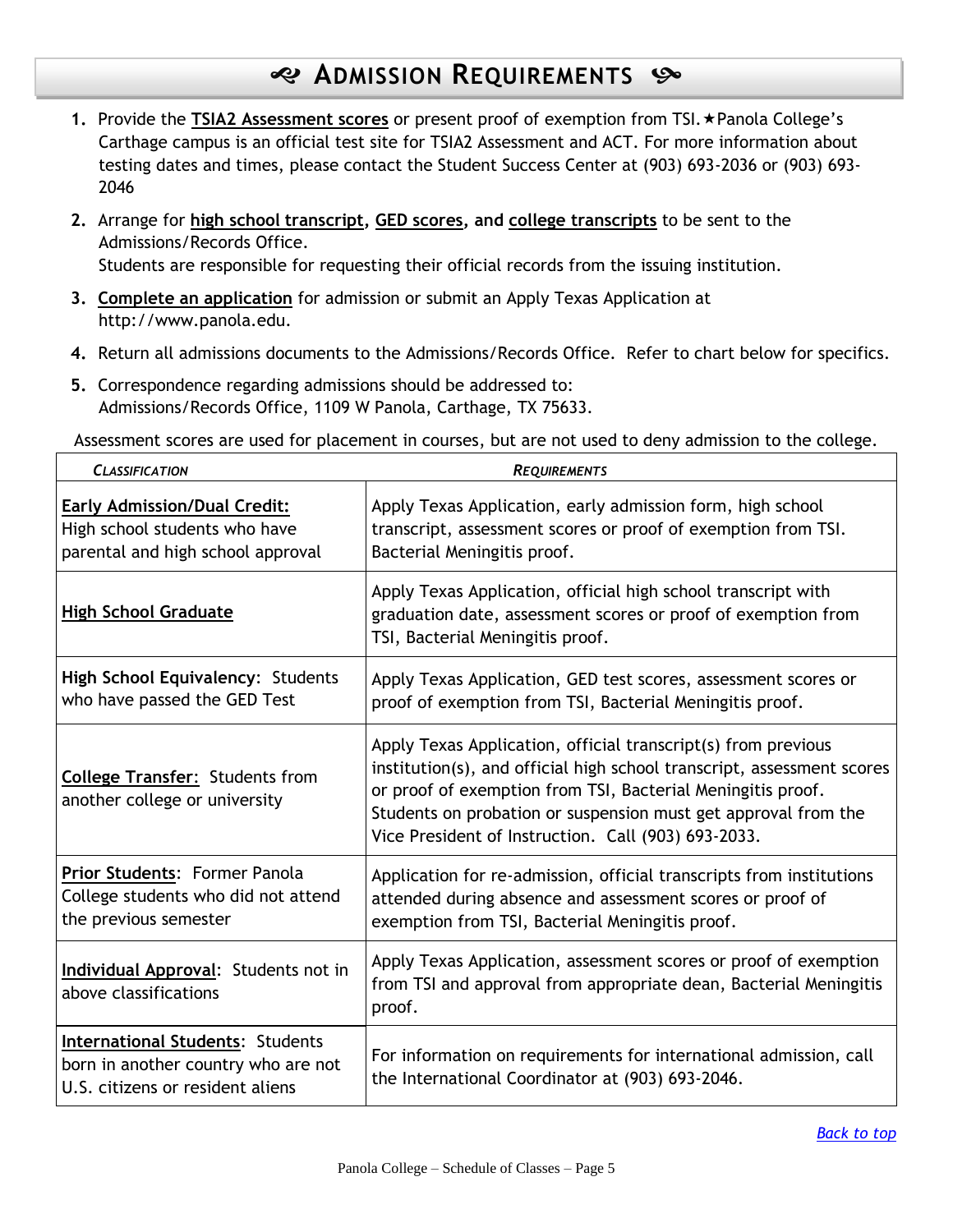### **BACTERIAL MENINGITIS VACCINATIONS** are **REQUIRED for all entering students UNDER THE AGE OF 22.**

The Texas Higher Education Coordinating Board adopted amendments to the Texas Education Code, Chapter 54, Subchapter A, §54.0065, on an emergency basis, that requires entering students<sup>1</sup>, at institutions of higher education, to have an initial bacterial meningitis vaccination, or booster dose, during the five-year period preceding, or at least 10 days prior to the first day of, the first semester in which the student initially enrolls at an institution.

Evidence of the student having received the vaccination from an appropriate health practitioner<sup>2</sup> must be received by the Admissions Office. Acceptable evidence of vaccination or receiving a booster dose includes:

- The signature or stamp of a physician or his/her designee, or public health personnel on a form which shows the month, day, and year the vaccination dose or booster was administered
- An official immunization record generated from a state or local health authority.
- An Official record received from school officials, including a record from another state.

This information shall be maintained in accordance with Family Education Rights and Privacy Act Regulations, and with Health Insurance Portability and Accountability Act.

#### *Exceptions*

l

A student is not required to submit evidence of receiving the vaccination against bacterial meningitis or evidence of receiving a booster dose if the student is 22 years of age. A student, or parent or guardian of a student, is not required to submit evidence of receiving the vaccination against bacterial meningitis if the student, or a parent or guardian of a student, submits to the institution:

- An affidavit or a certificate signed by a physician who is duly registered and licensed to practice medicine in the United States, in which it is stated that, in the physician's opinion, the vaccination required would be injurious to the health and well-being of the student; OR
- An affidavit signed by the student stating that the student declines the vaccination for bacterial meningitis for reasons of conscience, including a religious belief. A conscientious exemption form from the Texas Department of State Health Services must be used. For information about obtaining this form, call 1-800-252-9152 or go to: <https://corequest.dshs.texas.gov/>

Contact your health care provider for information on receiving the vaccination.

<sup>1</sup>Entering student—A first-time student of an institution of higher education including a student who transfers to the institution from another institution; or a student who previously attended an institution of higher education before January 1, 2012, and who is enrolling in the same or another institution of higher education following a break in enrollment of at least one fall or spring semester.

<sup>2</sup>Health practitioner—Any person authorized by law to administer a vaccination.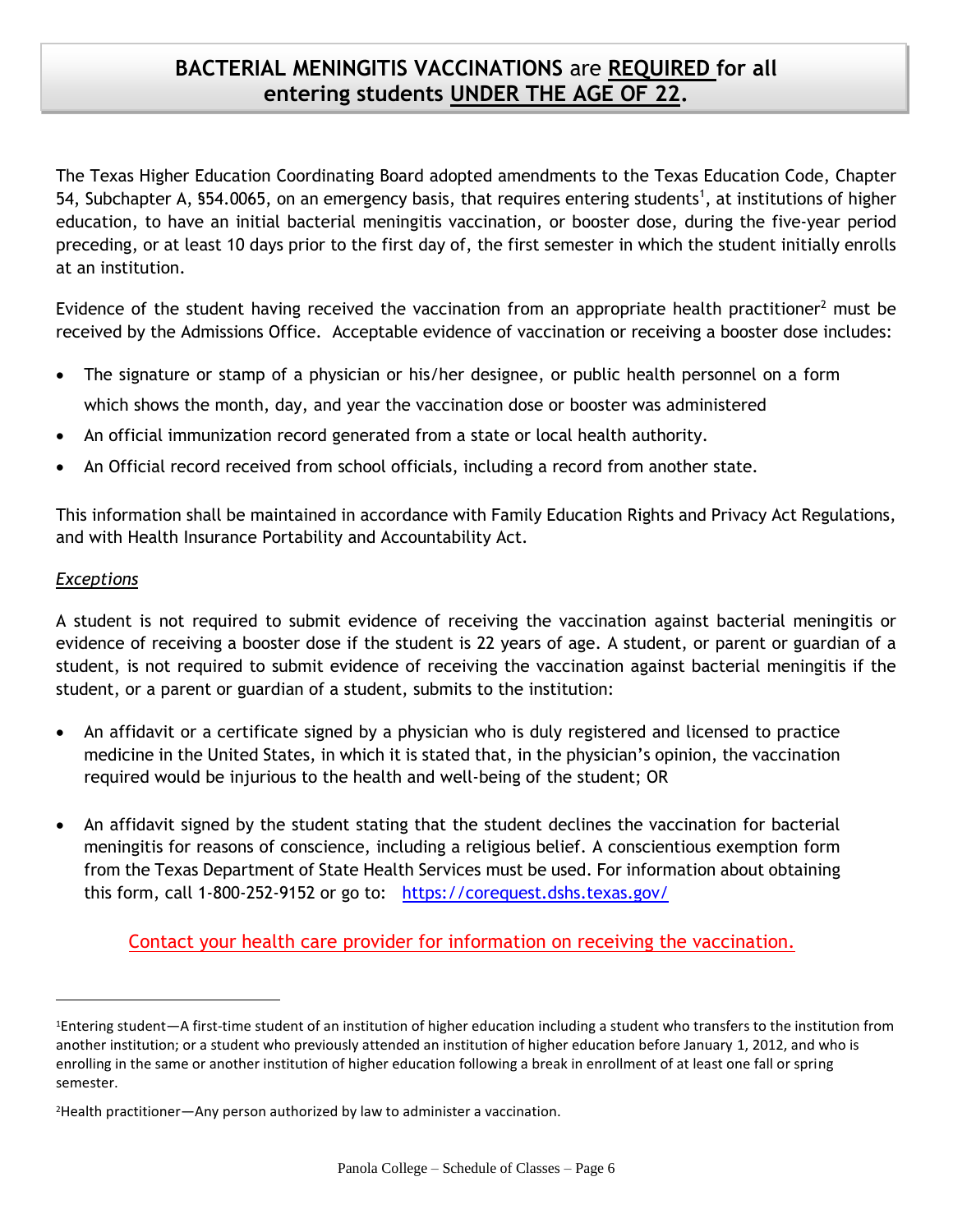## **REGISTER ONLINE**

All Panola College students are assigned Student IDs and PIN numbers which allow access to Campus Connect Online Services. If you are a new Panola College student, your student ID and PIN number are assigned at the time of admission.

#### **ONLINE REGISTRATION will be available:**

Previous college students may register online if you have visited with your advisor or are not in a program which requires advisement before registration each semester via Panola's online registration system, "Campus*Connect*." The system can be accessed from any computer connected to the Internet. The system also allows you to perform these tasks online:

- ► View/Print Current Class Schedule
- ► View/Print Grade Report
- ► Check Course Availability
- ► View/Print Financial Aid Information
- ► View/Print Unofficial Transcripts
- ► Check Account Status
- ► View/Print Degree Audits
- ► View/Update Demographic Information

**If you are unable to register online**, call the Admissions/Records Office at (903) 693-2038 for advisement/registration information.

**I qualify to register online - now what?** Go to the Panola website at [www.panola.edu](http://www.panola.edu/) and select the "SIGN ON" tab. Follow the easy steps to register online for your courses. If you are unsure of student ID or PIN number, contact the Admissions and Records Office at (903)693-2038.

## **PROCEDURE FOR WITHDRAWING FROM COURSES**

A student may initiate a withdrawal from a class and will receive a grade of "W". See current semester calendar for withdrawal dates. Terms and special sessions of varying semester length will have different withdrawal dates. (Please call the Admissions/Records Office for additional information.) Withdrawals become official as of the date the withdrawal form is returned to the Admissions/Records Office. All schedule changes or withdrawals from class must be approved in order to become official.

Procedures and forms for schedule changes and withdrawals from class may be secured from the Admissions and Records Office in the Student Success Center, by calling 903.693.2038 or emailing admissions@panola.edu.

**TRANSFER LIMITATIONS**—Be aware that limits exist on the number of lower division (freshman and sophomore) courses that Texas public universities accept in transfer. In many cases, the maximum number of lower division semester credit hours accepted in transfer is 66, although some universities may accept slightly more in special cases.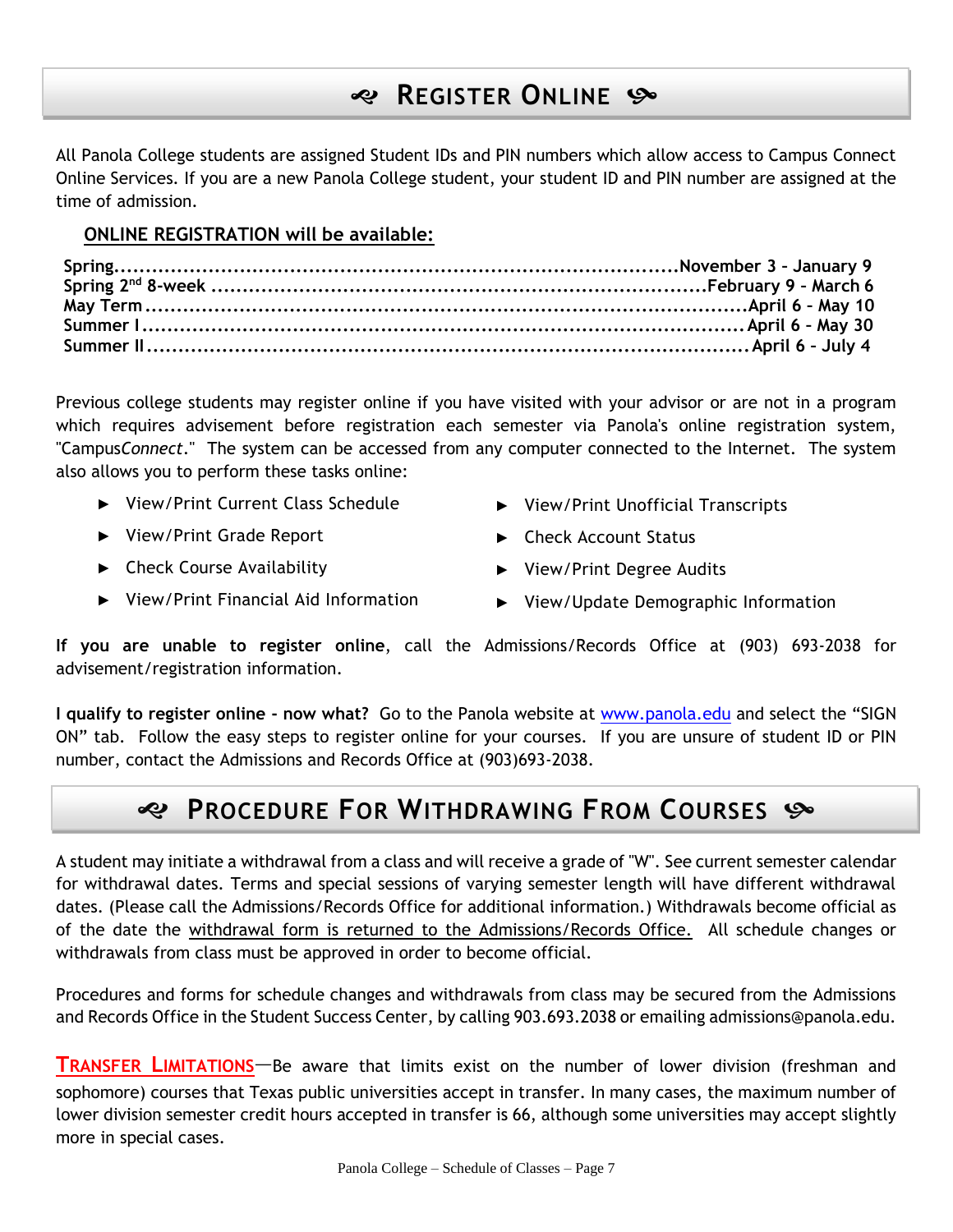# **PANOLA COLLEGE CORE CURRICULUM**

### **ASSOCIATE OF SCIENCE**

| Component Area                      | Hours | Course Options                                                                                                                                                                                                                          |  |  |  |
|-------------------------------------|-------|-----------------------------------------------------------------------------------------------------------------------------------------------------------------------------------------------------------------------------------------|--|--|--|
| Communication                       | 6     | Required:                                                                                                                                                                                                                               |  |  |  |
|                                     |       | <b>ENGL 1301</b>                                                                                                                                                                                                                        |  |  |  |
|                                     |       | <b>Select one SPCH:</b>                                                                                                                                                                                                                 |  |  |  |
|                                     |       | SPCH 1315, SPCH 1318                                                                                                                                                                                                                    |  |  |  |
| Mathematics                         | 3     | MATH 1314, 1324, 1325, 1332, 1342, 1350, 1351, 2412, 2413,<br>2414, 2415                                                                                                                                                                |  |  |  |
| Life and Physical Sciences          | 6     | GEOL 1403, GEOL 1404<br>CHEM 1405, CHEM 1407, CHEM 1411, CHEM 1412<br>BIOL 1406, BIOL 1407, BIOL 1408, BIOL 1409,<br>BIOL 2401, BIOL 2402, BIOL 2404, BIOL 2406,<br>PHYS 1401, PHYS 1402, PHYS 1403, PHYS 1404,<br>PHYS 2425, PHYS 2426 |  |  |  |
| Language, Philosophy and<br>Culture | 3     | ENGL 2322, ENGL 2323,<br>HUMA 1301, HUMA 1302, HUMA 2323,<br>PHIL 1301, SPAN 2311, SPAN 2312                                                                                                                                            |  |  |  |
| <b>Creative Arts</b>                | 3     | ARTS 1301, MUSI 1306, DRAM 1310, DRAM 2366                                                                                                                                                                                              |  |  |  |
| American History                    | 6     | HIST 1301, HIST 1302, HIST 2301                                                                                                                                                                                                         |  |  |  |
| Government/Political<br>Science     | 6     | GOVT 2305, GOVT 2306                                                                                                                                                                                                                    |  |  |  |
| Social/Behavioral Science           | 3     | CRIJ 1301, ECON 2301, ECON 2302, GEOG 1303, PSYC 2301,<br><b>SOCI 1301</b>                                                                                                                                                              |  |  |  |
| <b>Component Area Option</b>        | 6     | Required:<br>EDUC 1100/PSYC 1100<br>Select one of the following:<br>ENGL 2311 or ENGL 1302<br>Note: Two lab hours from Life & Physical Sciences count here.                                                                             |  |  |  |
| <b>Core Curriculum Total</b>        | 42    |                                                                                                                                                                                                                                         |  |  |  |

#### **ADDITIONAL REQUIREMENTS FOR ASSOCIATE OF ARTS\* OR SCIENCE DEGREE**

|                     |    | Kinesiology (Activity)                      |
|---------------------|----|---------------------------------------------|
|                     |    | BCIS 1305/COSC 1301 - Computer Applications |
|                     | 12 | Elective Suggested in Fields of Study       |
| <b>Total Degree</b> | 60 |                                             |

Panola College is an equal opportunity institution that provides educational and employment opportunities on the basis of merit and without discrimination because of *race, color, religion, sex, age, national origin, veteran status, disability, or genetic information.*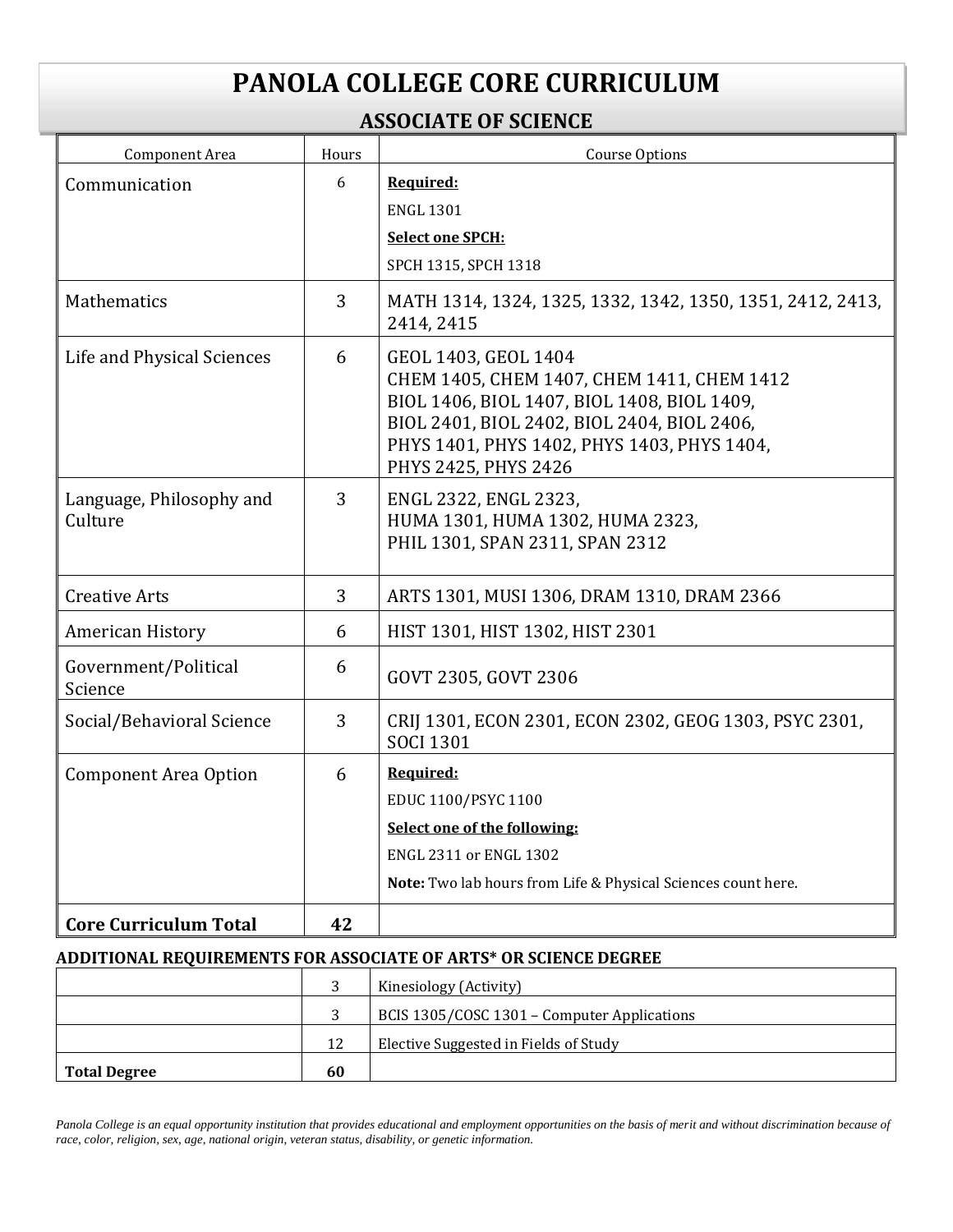| Panola College Tuition and Fees 2021 - 2022                                                                                                                                                                                                                                                                                                                                                                                                                                                                                                                                                                                                                                                                                                                                                                                                                                                                                                                                                                                                                                                                                                                                                                                                                                                                                                                                                                                                                                                                                                                                                                                                                                                                                                                                                                                                                                                                                                                                                                                                                                                                                                                                                                                                                                                                              |                                                                                                                                                                            |                        |              |                |                        |                                  |              |                |                                   |                                |       |
|--------------------------------------------------------------------------------------------------------------------------------------------------------------------------------------------------------------------------------------------------------------------------------------------------------------------------------------------------------------------------------------------------------------------------------------------------------------------------------------------------------------------------------------------------------------------------------------------------------------------------------------------------------------------------------------------------------------------------------------------------------------------------------------------------------------------------------------------------------------------------------------------------------------------------------------------------------------------------------------------------------------------------------------------------------------------------------------------------------------------------------------------------------------------------------------------------------------------------------------------------------------------------------------------------------------------------------------------------------------------------------------------------------------------------------------------------------------------------------------------------------------------------------------------------------------------------------------------------------------------------------------------------------------------------------------------------------------------------------------------------------------------------------------------------------------------------------------------------------------------------------------------------------------------------------------------------------------------------------------------------------------------------------------------------------------------------------------------------------------------------------------------------------------------------------------------------------------------------------------------------------------------------------------------------------------------------|----------------------------------------------------------------------------------------------------------------------------------------------------------------------------|------------------------|--------------|----------------|------------------------|----------------------------------|--------------|----------------|-----------------------------------|--------------------------------|-------|
| <b>Panola County</b>                                                                                                                                                                                                                                                                                                                                                                                                                                                                                                                                                                                                                                                                                                                                                                                                                                                                                                                                                                                                                                                                                                                                                                                                                                                                                                                                                                                                                                                                                                                                                                                                                                                                                                                                                                                                                                                                                                                                                                                                                                                                                                                                                                                                                                                                                                     |                                                                                                                                                                            |                        |              |                |                        | <b>Out-of-District/Louisiana</b> |              |                | <b>Out-of-State/International</b> |                                |       |
| <b>Hours</b>                                                                                                                                                                                                                                                                                                                                                                                                                                                                                                                                                                                                                                                                                                                                                                                                                                                                                                                                                                                                                                                                                                                                                                                                                                                                                                                                                                                                                                                                                                                                                                                                                                                                                                                                                                                                                                                                                                                                                                                                                                                                                                                                                                                                                                                                                                             | <b>Tuition</b>                                                                                                                                                             | <b>General</b><br>Fees | <b>Total</b> | <b>Tuition</b> | <b>General</b><br>Fees | Out of<br><b>District</b><br>Fee | <b>Total</b> | <b>Tuition</b> | General<br>Fees                   | Out-of-<br><b>State</b><br>Fee | Total |
| 1                                                                                                                                                                                                                                                                                                                                                                                                                                                                                                                                                                                                                                                                                                                                                                                                                                                                                                                                                                                                                                                                                                                                                                                                                                                                                                                                                                                                                                                                                                                                                                                                                                                                                                                                                                                                                                                                                                                                                                                                                                                                                                                                                                                                                                                                                                                        | 60                                                                                                                                                                         | 55                     | 115          | 60             | 55                     | 65                               | 180          | 200            | 55                                | 107                            | 362   |
| $\overline{2}$                                                                                                                                                                                                                                                                                                                                                                                                                                                                                                                                                                                                                                                                                                                                                                                                                                                                                                                                                                                                                                                                                                                                                                                                                                                                                                                                                                                                                                                                                                                                                                                                                                                                                                                                                                                                                                                                                                                                                                                                                                                                                                                                                                                                                                                                                                           | 66                                                                                                                                                                         | 110                    | 176          | 66             | 110                    | 130                              | 306          | 200            | 110                               | 214                            | 524   |
| 3                                                                                                                                                                                                                                                                                                                                                                                                                                                                                                                                                                                                                                                                                                                                                                                                                                                                                                                                                                                                                                                                                                                                                                                                                                                                                                                                                                                                                                                                                                                                                                                                                                                                                                                                                                                                                                                                                                                                                                                                                                                                                                                                                                                                                                                                                                                        | 99                                                                                                                                                                         | 165                    | 264          | 99             | 165                    | 195                              | 459          | 200            | 165                               | 321                            | 686   |
| 4                                                                                                                                                                                                                                                                                                                                                                                                                                                                                                                                                                                                                                                                                                                                                                                                                                                                                                                                                                                                                                                                                                                                                                                                                                                                                                                                                                                                                                                                                                                                                                                                                                                                                                                                                                                                                                                                                                                                                                                                                                                                                                                                                                                                                                                                                                                        | 132                                                                                                                                                                        | 220                    | 352          | 132            | 220                    | 260                              | 612          | 200            | 220                               | 428                            | 848   |
| 5                                                                                                                                                                                                                                                                                                                                                                                                                                                                                                                                                                                                                                                                                                                                                                                                                                                                                                                                                                                                                                                                                                                                                                                                                                                                                                                                                                                                                                                                                                                                                                                                                                                                                                                                                                                                                                                                                                                                                                                                                                                                                                                                                                                                                                                                                                                        | 165                                                                                                                                                                        | 275                    | 440          | 165            | 275                    | 325                              | 765          | 200            | 275                               | 535                            | 1010  |
| 6                                                                                                                                                                                                                                                                                                                                                                                                                                                                                                                                                                                                                                                                                                                                                                                                                                                                                                                                                                                                                                                                                                                                                                                                                                                                                                                                                                                                                                                                                                                                                                                                                                                                                                                                                                                                                                                                                                                                                                                                                                                                                                                                                                                                                                                                                                                        | 198                                                                                                                                                                        | 330                    | 528          | 198            | 330                    | 390                              | 918          | 200            | 330                               | 642                            | 1172  |
| $\overline{7}$                                                                                                                                                                                                                                                                                                                                                                                                                                                                                                                                                                                                                                                                                                                                                                                                                                                                                                                                                                                                                                                                                                                                                                                                                                                                                                                                                                                                                                                                                                                                                                                                                                                                                                                                                                                                                                                                                                                                                                                                                                                                                                                                                                                                                                                                                                           | 231                                                                                                                                                                        | 385                    | 616          | 231            | 385                    | 455                              | 1071         | 231            | 385                               | 749                            | 1365  |
| 8                                                                                                                                                                                                                                                                                                                                                                                                                                                                                                                                                                                                                                                                                                                                                                                                                                                                                                                                                                                                                                                                                                                                                                                                                                                                                                                                                                                                                                                                                                                                                                                                                                                                                                                                                                                                                                                                                                                                                                                                                                                                                                                                                                                                                                                                                                                        | 264                                                                                                                                                                        | 440                    | 704          | 264            | 440                    | 520                              | 1224         | 264            | 440                               | 856                            | 1560  |
| 9                                                                                                                                                                                                                                                                                                                                                                                                                                                                                                                                                                                                                                                                                                                                                                                                                                                                                                                                                                                                                                                                                                                                                                                                                                                                                                                                                                                                                                                                                                                                                                                                                                                                                                                                                                                                                                                                                                                                                                                                                                                                                                                                                                                                                                                                                                                        | 297                                                                                                                                                                        | 495                    | 792          | 297            | 495                    | 585                              | 1377         | 297            | 495                               | 963                            | 1755  |
| 10                                                                                                                                                                                                                                                                                                                                                                                                                                                                                                                                                                                                                                                                                                                                                                                                                                                                                                                                                                                                                                                                                                                                                                                                                                                                                                                                                                                                                                                                                                                                                                                                                                                                                                                                                                                                                                                                                                                                                                                                                                                                                                                                                                                                                                                                                                                       | 330                                                                                                                                                                        | 550                    | 880          | 330            | 550                    | 650                              | 1530         | 330            | 550                               | 1070                           | 1950  |
| 11                                                                                                                                                                                                                                                                                                                                                                                                                                                                                                                                                                                                                                                                                                                                                                                                                                                                                                                                                                                                                                                                                                                                                                                                                                                                                                                                                                                                                                                                                                                                                                                                                                                                                                                                                                                                                                                                                                                                                                                                                                                                                                                                                                                                                                                                                                                       | 363                                                                                                                                                                        | 605                    | 968          | 363            | 605                    | 715                              | 1683         | 363            | 605                               | 1177                           | 2145  |
| 12                                                                                                                                                                                                                                                                                                                                                                                                                                                                                                                                                                                                                                                                                                                                                                                                                                                                                                                                                                                                                                                                                                                                                                                                                                                                                                                                                                                                                                                                                                                                                                                                                                                                                                                                                                                                                                                                                                                                                                                                                                                                                                                                                                                                                                                                                                                       | 396                                                                                                                                                                        | 660                    | 1056         | 396            | 660                    | 780                              | 1836         | 396            | 660                               | 1284                           | 2340  |
| 13                                                                                                                                                                                                                                                                                                                                                                                                                                                                                                                                                                                                                                                                                                                                                                                                                                                                                                                                                                                                                                                                                                                                                                                                                                                                                                                                                                                                                                                                                                                                                                                                                                                                                                                                                                                                                                                                                                                                                                                                                                                                                                                                                                                                                                                                                                                       | 429                                                                                                                                                                        | 715                    | 1144         | 429            | 715                    | 845                              | 1989         | 429            | 715                               | 1391                           | 2535  |
| 14                                                                                                                                                                                                                                                                                                                                                                                                                                                                                                                                                                                                                                                                                                                                                                                                                                                                                                                                                                                                                                                                                                                                                                                                                                                                                                                                                                                                                                                                                                                                                                                                                                                                                                                                                                                                                                                                                                                                                                                                                                                                                                                                                                                                                                                                                                                       | 462                                                                                                                                                                        | 770                    | 1232         | 462            | 770                    | 910                              | 2142         | 462            | 770                               | 1498                           | 2730  |
| 15                                                                                                                                                                                                                                                                                                                                                                                                                                                                                                                                                                                                                                                                                                                                                                                                                                                                                                                                                                                                                                                                                                                                                                                                                                                                                                                                                                                                                                                                                                                                                                                                                                                                                                                                                                                                                                                                                                                                                                                                                                                                                                                                                                                                                                                                                                                       | 495                                                                                                                                                                        | 825                    | 1320         | 495            | 825                    | 975                              | 2295         | 495            | 825                               | 1605                           | 2925  |
| 16                                                                                                                                                                                                                                                                                                                                                                                                                                                                                                                                                                                                                                                                                                                                                                                                                                                                                                                                                                                                                                                                                                                                                                                                                                                                                                                                                                                                                                                                                                                                                                                                                                                                                                                                                                                                                                                                                                                                                                                                                                                                                                                                                                                                                                                                                                                       | 528                                                                                                                                                                        | 880                    | 1408         | 528            | 880                    | 1040                             | 2448         | 528            | 880                               | 1712                           | 3120  |
| 17                                                                                                                                                                                                                                                                                                                                                                                                                                                                                                                                                                                                                                                                                                                                                                                                                                                                                                                                                                                                                                                                                                                                                                                                                                                                                                                                                                                                                                                                                                                                                                                                                                                                                                                                                                                                                                                                                                                                                                                                                                                                                                                                                                                                                                                                                                                       | 561                                                                                                                                                                        | 935                    | 1496         | 561            | 935                    | 1105                             | 2601         | 561            | 935                               | 1819                           | 3315  |
| 18                                                                                                                                                                                                                                                                                                                                                                                                                                                                                                                                                                                                                                                                                                                                                                                                                                                                                                                                                                                                                                                                                                                                                                                                                                                                                                                                                                                                                                                                                                                                                                                                                                                                                                                                                                                                                                                                                                                                                                                                                                                                                                                                                                                                                                                                                                                       | 594                                                                                                                                                                        | 990                    | 1584         | 594            | 990                    | 1170                             | 2754         | 594            | 990                               | 1926                           | 3510  |
| 19                                                                                                                                                                                                                                                                                                                                                                                                                                                                                                                                                                                                                                                                                                                                                                                                                                                                                                                                                                                                                                                                                                                                                                                                                                                                                                                                                                                                                                                                                                                                                                                                                                                                                                                                                                                                                                                                                                                                                                                                                                                                                                                                                                                                                                                                                                                       | 627                                                                                                                                                                        | 1045                   | 1672         | 627            | 1045                   | 1235                             | 2907         | 627            | 1045                              | 2033                           | 3705  |
| 20                                                                                                                                                                                                                                                                                                                                                                                                                                                                                                                                                                                                                                                                                                                                                                                                                                                                                                                                                                                                                                                                                                                                                                                                                                                                                                                                                                                                                                                                                                                                                                                                                                                                                                                                                                                                                                                                                                                                                                                                                                                                                                                                                                                                                                                                                                                       | 660                                                                                                                                                                        | 1100                   | 1760         | 660            | 1100                   | 1300                             | 3060         | 660            | 1100                              | 2140                           | 3900  |
| 21                                                                                                                                                                                                                                                                                                                                                                                                                                                                                                                                                                                                                                                                                                                                                                                                                                                                                                                                                                                                                                                                                                                                                                                                                                                                                                                                                                                                                                                                                                                                                                                                                                                                                                                                                                                                                                                                                                                                                                                                                                                                                                                                                                                                                                                                                                                       | 693                                                                                                                                                                        | 1155                   | 1848         | 693            | 1155                   | 1365                             | 3213         | 693            | 1155                              | 2247                           | 4095  |
| **Repeat Course Fees.<br>The<br>Texas<br><b>CLASS RELATED FEES</b><br>OCCUPATIONAL THERAPY ASST  \$35-\$175<br>Legislature has mandated that a course<br>repeated by a student more than twice at a<br>BUILDING USE FEE \$ 10 per semester hr<br>(clinical, labs, insurance)<br>public institution of higher education may<br>(Includes but not limited to Marshall College)<br>PRIVATE INSTRUCTION (1 HR/2 HR)\$100/\$200<br>not be reported for state funding. As a<br>Center, Shelby College Center, Shelby Regional<br>CRIMINAL BACKGROUND CHECK \$4-\$50<br>result, the institution must either pass the<br><b>Training Center)</b><br>non-funded portion to all students or charge<br>REGULAR LABORATORY \$24<br><b>ROOM AND MEALS*</b><br>a supplementary fee to the student who is<br>SCIENCE LABORATORY FEE  \$ 24<br>RESIDENCE HALL DEPOSIT \$200<br>repeating the course. Consequently, Panola<br>SPECIAL FEES:<br>College has chosen to assess a<br><b>RESIDENCE HALLS:</b><br>Chemistry Lab Insurance \$ 20<br>supplementary fee to only those students<br>Sharp Hall (Co-Ed Dorm) \$ 2584<br>Cosmetology (labs and insurance) $$5 - 50$<br>repeating the course more than twice,<br>Student Apartments \$ 3204<br>Industrial/Petroleum Technology  \$50-75<br>beginning with the Fall 2006 semester.<br>Bill O'Neal Hall Apartments \$ 3304<br>Internet Course (per semester hour) \$ 15<br>Courses in Developmental Studies and<br>*All are 19 meals weekly<br>English as a Second Language (ESL) are not<br>ASSESSMENT TEST FEE \$ 30<br>Welding (per class) \$ 75<br>affected by the supplementary fee. For a<br>course being "three-peated" (being taken<br>SPECIAL COURSES \$30 - 1200<br>for a third time), students will be charged<br>(supplies and traveling fees)<br>\$75 per semester credit hour (\$225 for a 3<br>DEFERRED PAYMENT FEE \$25<br>VOCATIONAL NURSING  \$35-\$238<br>hour course) in addition to tuition and<br>GED TESTING FEE (FULL TEST)  \$145<br>(clinical, labs, insurance)<br>required fees associated with the course.<br>(non-refundable)<br>ASSOCIATE DEGREE NURSING  \$35-\$400<br>Students will be notified at the time they<br>Please contact the ADN department for a full<br>GED TESTING FEE (PER SECTION)\$ 36.25<br>register for a course that it has been taken |                                                                                                                                                                            |                        |              |                |                        |                                  |              |                |                                   |                                |       |
|                                                                                                                                                                                                                                                                                                                                                                                                                                                                                                                                                                                                                                                                                                                                                                                                                                                                                                                                                                                                                                                                                                                                                                                                                                                                                                                                                                                                                                                                                                                                                                                                                                                                                                                                                                                                                                                                                                                                                                                                                                                                                                                                                                                                                                                                                                                          | schedule of fees for those students selected for<br>"3-PEAT" REPEAT FEE  \$75**<br>twice at Panola College and is subject to the<br>the ADN program.<br>supplementary fee. |                        |              |                |                        |                                  |              |                |                                   |                                |       |

Panola College is an equal opportunity institution that provides educational and employment opportunities on the basis of merit and without discrimination because of *race, color, religion, sex, age, national origin, veteran status, disability, or genetic information.*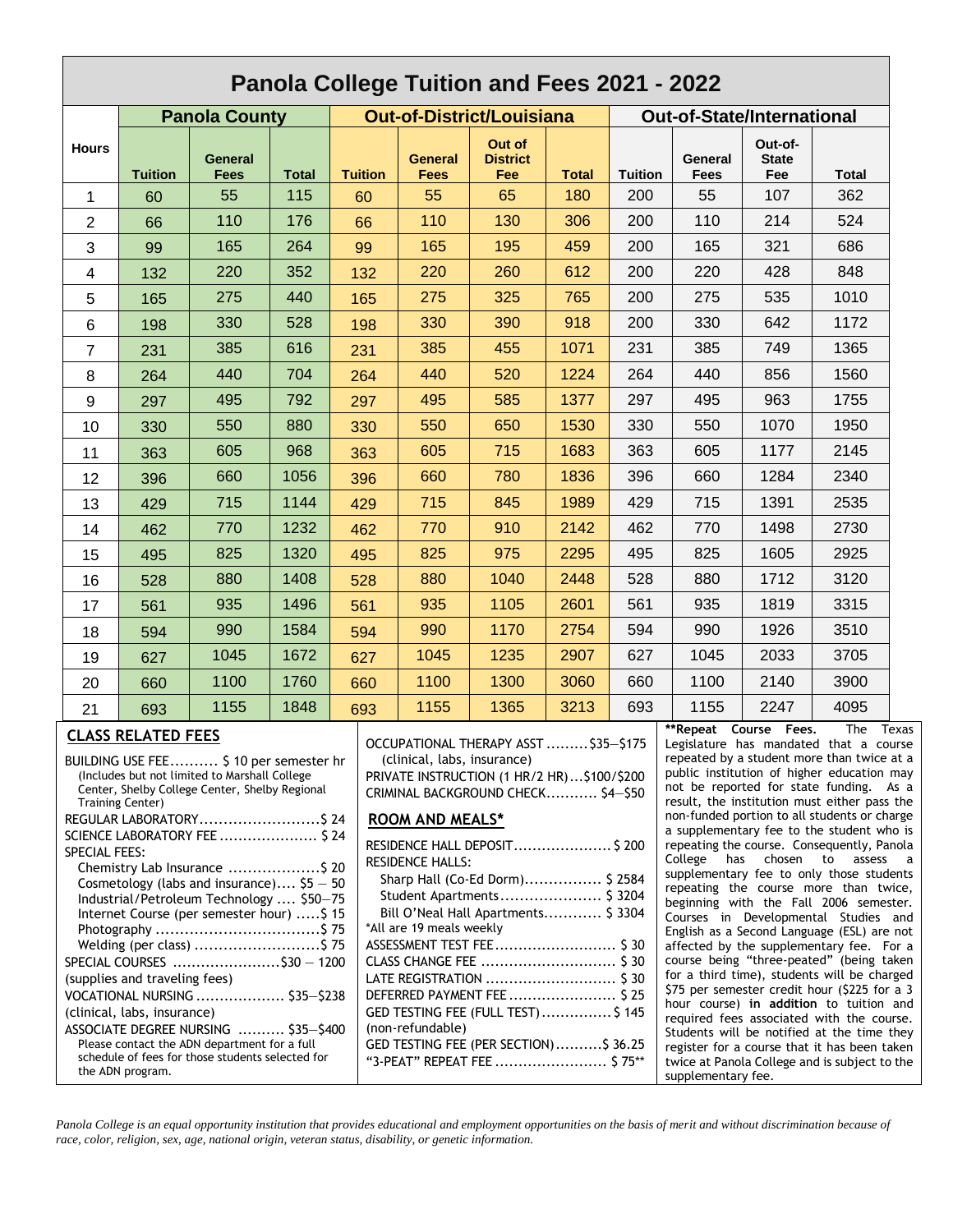### **THINK BEFORE YOU DROP! PLEASE READ ABOUT SB1231 (6 COURSE DROP RULE) BEFORE WITHDRAWING FROM A CLASS.**

## **SB1231 (6 COURSE DROP RULE)**

SB 1231 enacted by the Texas Legislature limits the number of classes a student may drop. Under section 51.907 of the Texas Education Code, "an institution of higher education may not permit a student to drop more than six courses, including any course a transfer student has dropped at another institution of higher education." This statute was enacted by the State of Texas in spring 2007 and applies to students who enroll in a public institution of higher education as first-time freshmen in fall 2007 or later. Courses affected include courses which students are enrolled in after the official reporting date for the institution with the exception of the following which are not included in the six drop limit:

- 1. Courses taken by students while still enrolled in high school-whether for dual credit or early college credit, or college credit alone.
- 2. Courses dropped at private or out-of-state institutions
- 3. Other courses exempted by Panola College which include developmental courses and workforce education courses which do not lead to a degree
- 4. Courses dropped by the student to withdraw from the institution

Panola College has adopted a policy under which exceptions can be made under certain circumstances. If the student can show good cause (as outlined below) for dropping a course, that drop will not be used in the drop count against the student.

- A. A severe illness or other debilitating condition that affects the student's ability to satisfactorily complete the course;
- B. The student's responsibility for the care of a sick, injured or needy person if the provision of that care affects the student's ability to satisfactorily complete the course;
- C. The death of a person who is considered to be a member of the student's family or who is otherwise considered to have a sufficiently close relationship to the student that the person's death is considered to be a showing of good cause;
- D. The active duty service as a member of the Texas National Guard or the armed forces of the United States of either the student or a person who is considered to have a sufficiently close relationship to the student that the person's active military service is considered to be a showing of good cause;
- E. The change of a student's work schedule that is beyond the control of the student, and that affects the student's ability to satisfactorily complete the course.